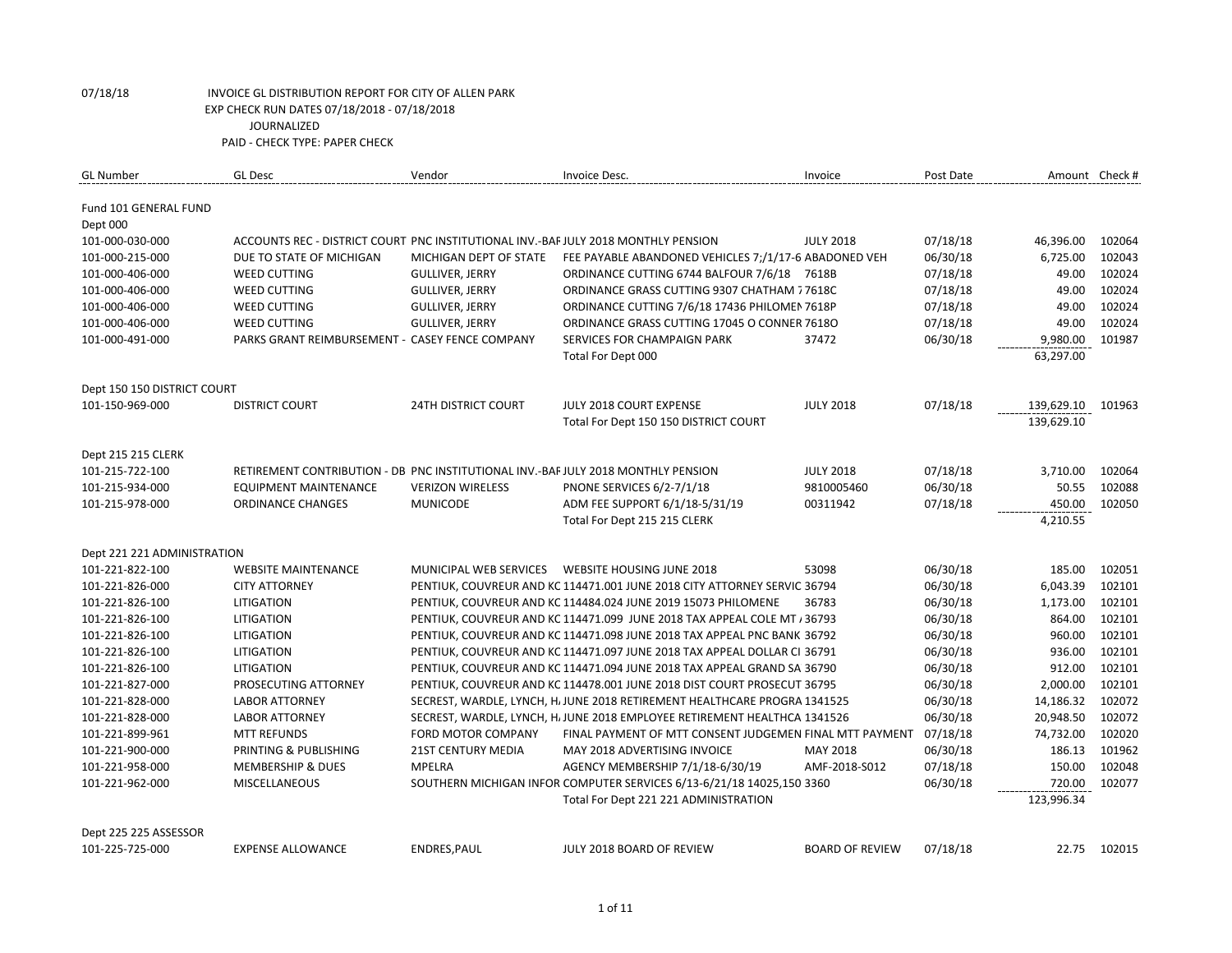| <b>GL Number</b>               | <b>GL Desc</b>                                                                    | Vendor                                    | Invoice Desc.                                                         | Invoice                | Post Date | Amount Check # |        |
|--------------------------------|-----------------------------------------------------------------------------------|-------------------------------------------|-----------------------------------------------------------------------|------------------------|-----------|----------------|--------|
| 101-225-725-000                | <b>EXPENSE ALLOWANCE</b>                                                          | LIEBER, KENNETH H.                        | JULY 2018 BOARD OF REVIEW                                             | <b>BOARD OF REVIEW</b> | 07/18/18  | 22.75          | 102035 |
| 101-225-725-000                | <b>EXPENSE ALLOWANCE</b>                                                          | O'NEILL, J. TIMOTHY                       | JULY 2018 BOARD OF REVIEW                                             | <b>BOARD OF REVIEW</b> | 07/18/18  | 22.75          | 102055 |
| 101-225-958-000                | <b>MEMBERSHIP &amp; DUES</b>                                                      | JAHNS, CHRISTINE                          | REIMBURSEMENT ASSESSOR CERT CLASS AUG : REIMBURSEMENT                 |                        | 07/18/18  | 62.00          | 102029 |
|                                |                                                                                   |                                           | Total For Dept 225 225 ASSESSOR                                       |                        |           | 130.25         |        |
| Dept 253 253 TREASURER         |                                                                                   |                                           |                                                                       |                        |           |                |        |
| 101-253-962-000                | <b>MISCELLANEOUS</b>                                                              | <b>ALLIANT</b>                            | PUBLIC OFFICIAL TREASURER CITY BOND 6/30/872876                       |                        | 06/30/18  | 55,455.00      | 101969 |
| 101-253-962-000                | MISCELLANEOUS                                                                     |                                           | SOUTHERN MICHIGAN INFOR COMPUTER SERVICES 6/13-6/21/18 14025,150 3360 |                        | 06/30/18  | 160.00         | 102077 |
| 101-253-985-000                | <b>CAPITAL LEASE</b>                                                              | PITNEY-BOWES                              | LEASING SERVICES 4/30/18-7/29/18                                      | 3306592942             | 06/30/18  | 1,035.00       | 102063 |
|                                |                                                                                   |                                           | Total For Dept 253 253 TREASURER                                      |                        |           | 56,650.00      |        |
| Dept 263 263 CITY HALL         |                                                                                   |                                           |                                                                       |                        |           |                |        |
| 101-263-853-000                | <b>TELEPHONE</b>                                                                  | <b>COMCAST</b>                            | FIRE BILLING 7/6/18-8/5/18                                            | 8529101680173474       | 07/18/18  | 254.85         | 101998 |
| 101-263-920-000                | <b>UTILITIES</b>                                                                  | <b>DTE ENERGY</b>                         | ELECTRIC SERVICES 6/6/18-7/5/18                                       | 07182016               | 06/30/18  | 13,212.34      | 102011 |
| 101-263-931-000                | <b>BUILDING MAINTENANCE</b>                                                       | <b>VETERANS CLEANING</b>                  | JUNE 2018 CLEANING SERVICES CITY HALL                                 | 18-1006                | 06/30/18  | 2,145.98       | 102090 |
| 101-263-931-000                | <b>BUILDING MAINTENANCE</b>                                                       | <b>VETERANS CLEANING</b>                  | JUNE 2018 CLEANING SERVICES DPW                                       | 18-2606                | 06/30/18  | 480.00         | 102090 |
| 101-263-962-000                | MISCELLANEOUS                                                                     |                                           | SOUTHERN MICHIGAN INFOR COMPUTER SERVICES 6/25-7/6 15082-14252-1 3373 |                        | 06/30/18  | 720.00         | 102077 |
|                                |                                                                                   |                                           | Total For Dept 263 263 CITY HALL                                      |                        |           | 16,813.17      |        |
| Dept 277 CABLE/IT              |                                                                                   |                                           |                                                                       |                        |           |                |        |
| 101-277-934-500                | <b>COMPUTER BREAK-FIX</b>                                                         |                                           | SOUTHERN MICHIGAN INFOR COMPUTER SERVICES 6/25-7/6 15082-14252-1 3373 |                        | 06/30/18  | 880.00         | 102077 |
|                                |                                                                                   |                                           | Total For Dept 277 CABLE/IT                                           |                        |           | 880.00         |        |
| Dept 305 305 POLICE DEPARTMENT |                                                                                   |                                           |                                                                       |                        |           |                |        |
| 101-305-722-100                | RETIREMENT CONTRIBUTION - DB PNC INSTITUTIONAL INV.-BAF JULY 2018 MONTHLY PENSION |                                           |                                                                       | <b>JULY 2018</b>       | 07/18/18  | 76,750.00      | 102064 |
| 101-305-729-000                | <b>K-9 SUPPLIES</b>                                                               | PET SUPPLIES PLUS                         | <b>K-9 SUPPLIES</b>                                                   | 40863                  | 06/30/18  | 60.95          | 102061 |
| 101-305-757-000                | <b>OPERATING SUPPLIES</b>                                                         | <b>IBM CORPORATION</b>                    | AS/400 ALER SYSTEM 3/29/18-6/28/18                                    | 6810476                | 06/30/18  | 150.00         | 102027 |
| 101-305-757-000                | <b>OPERATING SUPPLIES</b>                                                         |                                           | SIRCHIE FINGER PRINT LABS DETECTIVE BUREAU SUPPLIES                   | 0356181-IN             | 07/18/18  | 625.20         | 102075 |
| 101-305-757-000                | <b>OPERATING SUPPLIES</b>                                                         | <b>JAMES THORBURN</b>                     | REIMBURSEMENT FOR OPERATING SUPPLIES                                  | REIMBURSEMENT          | 06/30/18  | 29.67          | 102084 |
| 101-305-761-000                | PRISONER BOARD                                                                    | <b>CITY OF DEARBORN</b>                   | PRISONER LODING 6/1/18-6/30/18                                        | 0000047364             | 06/30/18  | 681.00         | 101991 |
| 101-305-761-000                | <b>PRISONER BOARD</b>                                                             | DASH MEDICAL GLOVES                       | <b>SUPPLIES</b>                                                       | INV1113091             | 07/18/18  | 170.70         | 102005 |
| 101-305-805-000                | <b>VEHICLE TOWING</b>                                                             | <b>CITY TOWING</b>                        | 54 VEH TOWED BY POLICE, 7 PERSONAL 6/16-6 6/16-6/30/18                |                        | 06/30/18  | 8,255.00       | 101993 |
| 101-305-853-000                | <b>TELEPHONE</b>                                                                  | AMERICAN MESSAGING                        | CHAPLAIN PAGER 7/15-8/14/18                                           | Z1319539SG             | 07/18/18  | 15.48          | 101971 |
| 101-305-934-500                | <b>COMPUTER BREAK-FIX</b>                                                         |                                           | SOUTHERN MICHIGAN INFOR COMPUTER SERVICES 5/13-6/7                    | 3343                   | 06/30/18  | 900.00         | 102077 |
| 101-305-934-500                | <b>COMPUTER BREAK-FIX</b>                                                         | SOUTHERN MICHIGAN INFOR COMPUTER SERVICES |                                                                       | 3375                   | 06/30/18  | 880.00         | 102077 |
| 101-305-934-500                | <b>COMPUTER BREAK-FIX</b>                                                         |                                           | SOUTHERN MICHIGAN INFOR COMPUTER SERVICES POLICE DEPT                 | 3365                   | 06/30/18  | 400.00         | 102077 |
| 101-305-934-500                | <b>COMPUTER BREAK-FIX</b>                                                         |                                           | SOUTHERN MICHIGAN INFOR COMPUTER SERVICES 6/25-7/6 15082-14252-1 3373 |                        | 06/30/18  | 1,200.00       | 102077 |
| 101-305-934-500                | <b>COMPUTER BREAK-FIX</b>                                                         |                                           | SOUTHERN MICHIGAN INFOR COMPUTER SERVICES 6/13-6/21/18 14025,150 3360 |                        | 06/30/18  | 440.00         | 102077 |
| 101-305-935-000                | COMPUTER SOFTWARE MAINTEN/ SUPERION LLC                                           |                                           | LICENSE CONTRACTS FOR OSSI 7/1/18-6/30/19 210702                      |                        | 07/18/18  | 17,853.44      | 102079 |
| 101-305-939-000                | <b>VEHICLE MAINTENANCE</b>                                                        | CLASSIC AUTO WASH INC.                    | JUNE 2018 CAR SERVICES FOR POLICE DEPT                                | 1788                   | 06/30/18  | 249.60         | 101995 |
| 101-305-961-000                | POL. TRAIN-ACT 302 ST. GRANT                                                      | THE 227 PROJECT INC                       | EDUCATION SEMINAR FOR LT EGAN                                         | 0147                   | 07/18/18  | 201.87         | 102082 |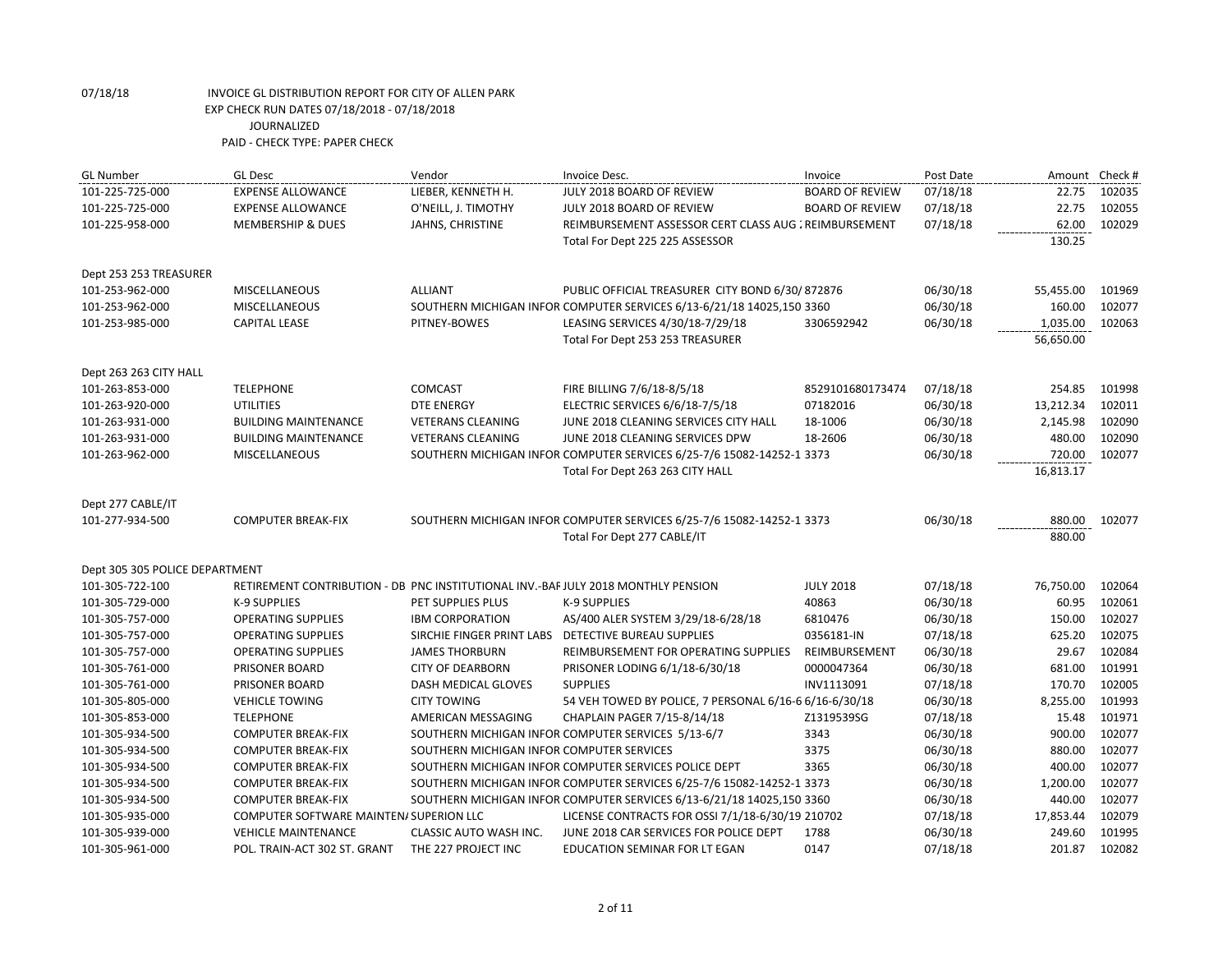| <b>GL Number</b>                          | <b>GL Desc</b>                                                                    | Vendor                                          | Invoice Desc.                                                            | Invoice          | Post Date |            | Amount Check # |
|-------------------------------------------|-----------------------------------------------------------------------------------|-------------------------------------------------|--------------------------------------------------------------------------|------------------|-----------|------------|----------------|
|                                           |                                                                                   |                                                 | Total For Dept 305 305 POLICE DEPARTMENT                                 |                  |           | 108,862.91 |                |
| Dept 340 340 FIRE DEPARTMENT              |                                                                                   |                                                 |                                                                          |                  |           |            |                |
| 101-340-722-100                           | RETIREMENT CONTRIBUTION - DB PNC INSTITUTIONAL INV.-BAF JULY 2018 MONTHLY PENSION |                                                 |                                                                          | <b>JULY 2018</b> | 07/18/18  | 57,757.00  | 102064         |
| 101-340-728-000                           | <b>OFFICE SUPPLIES</b>                                                            | <b>DETROIT SHIELDS</b>                          | <b>OFFICE SUPPLIES</b>                                                   | 6261801          | 07/18/18  | 200.00     | 102006         |
| 101-340-757-000                           | <b>OPERATING SUPPLIES</b>                                                         | LOWE'S                                          | JUNE 2018 VARIOUS DEPT PURCHASES                                         | <b>JUNE 2018</b> | 06/30/18  | 86.72      | 102038         |
| 101-340-757-000                           | <b>OPERATING SUPPLIES</b>                                                         | <b>VST CHEMICAL CORP</b>                        | <b>OPERATING SUPPLIES FIRE DEPT</b>                                      | 00007280         | 07/18/18  | 1,502.50   | 102092         |
| 101-340-757-500                           | <b>RESCUE SUPPLIES</b>                                                            | ARROW INTERNATIONAL INC RESCUE SUPPLIES         |                                                                          | 9500325028       | 07/18/18  | 344.23     | 101976         |
| 101-340-757-500                           | <b>RESCUE SUPPLIES</b>                                                            |                                                 | BAKER'S GAS & WELDING SUI OXYGEN CYLINDER RENTAL                         | 09186096         | 06/30/18  | 58.21      | 101980         |
| 101-340-757-500                           | <b>RESCUE SUPPLIES</b>                                                            | J & B MEDICAL SUPPLY, INC. RESCUE SUPPLIES      |                                                                          | 4541892          | 06/30/18  | 3.82       | 102028         |
| 101-340-757-500                           | <b>RESCUE SUPPLIES</b>                                                            | J & B MEDICAL SUPPLY, INC. RESCUE SUPPLIES      |                                                                          | 4560934          | 06/30/18  | 672.70     | 102028         |
| 101-340-757-500                           | <b>RESCUE SUPPLIES</b>                                                            | J & B MEDICAL SUPPLY, INC. RESCUE SUPPLIES      |                                                                          | 4567047          | 06/30/18  | 483.09     | 102028         |
| 101-340-768-000                           | <b>UNIFORMS</b>                                                                   | <b>WEST SHORE SERVICES</b>                      | SUPPLIES FOR FIRE DEPT                                                   | 16911            | 07/18/18  | 580.00     | 102100         |
| 101-340-805-000                           | AMBULANCE BILLING                                                                 | ACCUMED BILLING INC.                            | FIRE DEPT SERVICES 6/1/18-6/30/18                                        | 19466            | 06/30/18  | 4,962.78   | 101966         |
| 101-340-835-000                           | <b>PHYSICALS</b>                                                                  |                                                 | PSYBUS PSYCHOLOGICAL CON PSYCHOLOGICAL EVALUATION                        | 17374            | 07/18/18  | 585.00     | 102065         |
| 101-340-853-000                           | <b>TELEPHONE</b>                                                                  | <b>AT &amp; T</b>                               | FIRE FAX AND BACKUP LINES 6/11/18-7/10/18 313928637707                   |                  | 06/30/18  | 176.01     | 101977         |
| 101-340-853-000                           | <b>TELEPHONE</b>                                                                  | <b>VERIZON WIRELESS</b>                         | <b>PNONE SERVICES 6/2-7/1/18</b>                                         | 9810005460       | 06/30/18  | 149.89     | 102088         |
| 101-340-920-000                           | <b>UTILITIES</b>                                                                  | CONSTELLATION                                   | MAY 2018 GAS SERVICES BG-218249                                          | 2355887          | 06/30/18  | 231.84     | 101999         |
| 101-340-920-000                           | <b>UTILITIES</b>                                                                  | CONSTELLATION                                   | JUNE 2018 GAS SERVICES BG-212667                                         | 2360287          | 06/30/18  | 115.71     | 101999         |
| 101-340-920-000                           | <b>UTILITIES</b>                                                                  | <b>DTE ENERGY</b>                               | ELECTRIC SERVICES 6/6/18-7/5/18                                          | 07182016         | 06/30/18  | 2,447.13   | 102011         |
| 101-340-931-000                           | <b>BUILDING MAINTENANCE</b>                                                       | <b>CLEAN AIR CONCEPTS</b>                       | <b>BUILDING MNT FIRE DEPT</b>                                            | PS118-0723       | 06/30/18  | 21.24      | 101996         |
| 101-340-931-000                           | <b>BUILDING MAINTENANCE</b>                                                       | GEE & MISSLER HEATING & A BLDG MNT FIRE DEPT    |                                                                          | 47748            | 07/18/18  | 300.00     | 102022         |
| 101-340-931-000                           | <b>BUILDING MAINTENANCE</b>                                                       | LOWE'S                                          | JUNE 2018 VARIOUS DEPT PURCHASES                                         | <b>JUNE 2018</b> | 06/30/18  | 18.94      | 102038         |
| 101-340-931-000                           | <b>BUILDING MAINTENANCE</b>                                                       | <b>NORTERN STEAM PRO</b>                        | BLD MNT FIRE DEPT                                                        | 51362            | 07/18/18  | 2,460.00   | 102054         |
| 101-340-931-000                           | <b>BUILDING MAINTENANCE</b>                                                       | ROSE PEST SOLUTIONS                             | <b>BLDG MNT</b>                                                          | 10516177         | 06/30/18  | 50.00      | 102070         |
| 101-340-934-000                           | <b>EQUIPMENT MAINTENANCE</b>                                                      | <b>BREATHING AIR SYSTEMS</b>                    | <b>EQUIPMENT MNT FIRE DEPT</b>                                           | 1064599-IN       | 06/30/18  | 878.45     | 101983         |
| 101-340-934-500                           | <b>COMPUTER BREAK-FIX</b>                                                         | <b>ESO SOLUTION INC</b>                         | SUPPORT SERVICE FIRE DEPT 8/1/18-7/31/19                                 | INV00008489      | 07/18/18  | 3,115.00   | 102017         |
| 101-340-934-500                           | <b>COMPUTER BREAK-FIX</b>                                                         |                                                 | SOUTHERN MICHIGAN INFOR COMPUTER SERVICES FIRE DEPT                      | 3363             | 06/30/18  | 120.00     | 102077         |
| 101-340-939-000                           | <b>VEHICLE MAINTENANCE</b>                                                        | KODIAK EMERGENCY VEHICLE VEHICLE MNT            |                                                                          | 321              | 07/18/18  | 552.36     | 102034         |
| 101-340-939-000                           | <b>VEHICLE MAINTENANCE</b>                                                        | SAFETY-KLEEN                                    | <b>SUPPLIES</b>                                                          | 76944515         | 06/30/18  | 69.87      | 102071         |
| 101-340-939-000                           | <b>VEHICLE MAINTENANCE</b>                                                        | TREDROC TIRE ALLEN PARK 7: SUPPLIES             |                                                                          | 7360033327       | 07/18/18  | 678.57     | 102087         |
| 101-340-939-000                           | <b>VEHICLE MAINTENANCE</b>                                                        | TREDROC TIRE ALLEN PARK 7. CREDIT CONVIENCE FEE |                                                                          | 7360033344       | 07/18/18  | (9.00)     | 102087         |
| 101-340-960-000                           | <b>EDUCATION &amp; TRAINING</b>                                                   | O'RILEY, JEFF                                   | REIMBURSEMENT EXPENSES RELATED TO TRAII REIMBURSEMENT                    |                  | 06/30/18  | 144.48     | 102056         |
|                                           |                                                                                   |                                                 | Total For Dept 340 340 FIRE DEPARTMENT                                   |                  |           | 78,756.54  |                |
| Dept 445 445 DEPARTMENT OF PUBLIC SERVICE |                                                                                   |                                                 |                                                                          |                  |           |            |                |
| 101-445-722-100                           | RETIREMENT CONTRIBUTION - DB PNC INSTITUTIONAL INV.-BAF JULY 2018 MONTHLY PENSION |                                                 |                                                                          | <b>JULY 2018</b> | 07/18/18  | 18,784.00  | 102064         |
| 101-445-751-000                           | <b>GASOLINE</b>                                                                   |                                                 | H. DOMINE ENTERPRISES, INC SERVICES TO CHECK BREAKAWAY AND SYSTEM 118244 |                  | 06/30/18  | 96.00      | 102026         |
| 101-445-751-000                           | <b>GASOLINE</b>                                                                   | <b>MICHIGAN FUELS</b>                           | <b>DIESEL FUEL DPW</b>                                                   | 355045           | 06/30/18  | 7.497.72   | 102044         |
| 101-445-751-000                           | <b>GASOLINE</b>                                                                   | <b>QUICK FUEL</b>                               | <b>FUEL FOR PATROL VEH</b>                                               | 1650515          | 07/18/18  | 99.00      | 102066         |
| 101-445-751-000                           | <b>GASOLINE</b>                                                                   | RKA PETROLEUM                                   | <b>GASOLINE REFILL</b>                                                   | 0141101          | 07/18/18  | 15,157.76  | 102102         |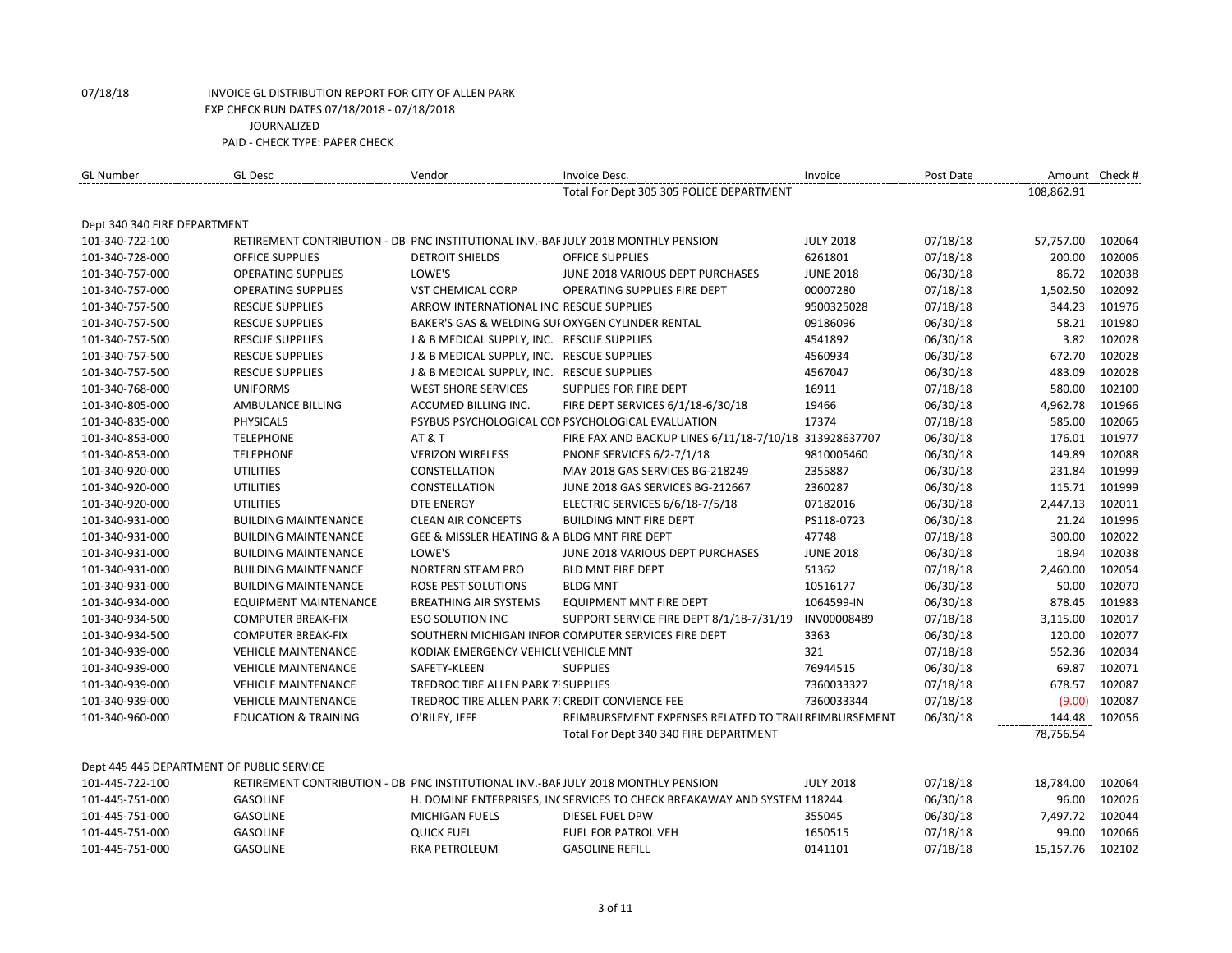| <b>GL Number</b>              | <b>GL Desc</b>               | Vendor                                           | Invoice Desc.                                                  | Invoice          | Post Date | Amount Check # |        |
|-------------------------------|------------------------------|--------------------------------------------------|----------------------------------------------------------------|------------------|-----------|----------------|--------|
| 101-445-757-000               | <b>OPERATING SUPPLIES</b>    | D & L GARDEN CENTER, INC. SUPPLIES               |                                                                | 94511            | 06/30/18  | 375.87         | 102004 |
| 101-445-757-000               | <b>OPERATING SUPPLIES</b>    | D & L GARDEN CENTER, INC. SUPPLIES               |                                                                | 94282            | 06/30/18  | 34.93          | 102004 |
| 101-445-757-000               | <b>OPERATING SUPPLIES</b>    | LOWE'S                                           | JUNE 2018 VARIOUS DEPT PURCHASES                               | <b>JUNE 2018</b> | 06/30/18  | 228.58         | 102038 |
| 101-445-768-000               | <b>UNIFORMS</b>              | CINTAS CORP. #0721                               | JUNE 2018 DPS UNIFORM SERVICES                                 | <b>JUNE 2018</b> | 06/30/18  | 527.70         | 101990 |
| 101-445-768-000               | <b>UNIFORMS</b>              | CINTAS CORP. #0721                               | JUNE 2018 GARAGE UNFORM SERVICES                               | <b>JUNE 2018</b> | 06/30/18  | 218.04         | 101990 |
| 101-445-786-000               | <b>TRAFFIC SUPPLIES</b>      | DORNBOS SIGN & SAFETY, IN DETACHABLE POST PULLER |                                                                | <b>INV39002</b>  | 06/30/18  | 272.07         | 102010 |
| 101-445-786-000               | <b>TRAFFIC SUPPLIES</b>      | LOWE'S                                           | JUNE 2018 VARIOUS DEPT PURCHASES                               | <b>JUNE 2018</b> | 06/30/18  | 28.43          | 102038 |
| 101-445-853-000               | <b>TELEPHONE</b>             | <b>VERIZON WIRELESS</b>                          | <b>PNONE SERVICES 6/2-7/1/18</b>                               | 9810005460       | 06/30/18  | 50.55          | 102088 |
| 101-445-920-000               | <b>UTILITIES</b>             | <b>DTE ENERGY</b>                                | ELECTRIC SERVICES 6/6/18-7/5/18                                | 07182016         | 06/30/18  | 893.82         | 102011 |
| 101-445-920-000               | <b>UTILITIES</b>             | <b>DTE ENERGY</b>                                | GAS SERVICES 16850 APT R 6/7-7/9/18                            | 7182018          | 06/30/18  | 374.16         | 102014 |
| 101-445-926-000               | <b>STREET LIGHTING</b>       | <b>DTE ENERGY</b>                                | ELECTRIC SERVICES 6/6/18-7/5/18                                | 07182016         | 06/30/18  | 132.57         | 102011 |
| 101-445-926-000               | <b>STREET LIGHTING</b>       | <b>DTE ENERGY</b>                                | STREETLIGHTS SERVICES 5/25-7/6/18                              | 07182018         | 06/30/18  | 27,588.81      | 102013 |
| 101-445-931-000               | <b>BUILDING MAINTENANCE</b>  | A & B LOCKSMITH                                  | <b>SUPPLIES</b>                                                | 85353            | 07/18/18  | 25.00          | 101964 |
| 101-445-931-000               | <b>BUILDING MAINTENANCE</b>  | GEE & MISSLER HEATING & A SERVICES NO COOLING    |                                                                | 47752            | 07/18/18  | 140.00         | 102022 |
| 101-445-931-000               | <b>BUILDING MAINTENANCE</b>  | MILLER BOLDT INC                                 | DPS REPLACEMENT UNIT HEATER                                    | S1627-5          | 06/30/18  | 2,855.00       | 102047 |
| 101-445-939-000               | <b>VEHICLE MAINTENANCE</b>   | BAKER'S GAS & WELDING SUI PROPANE                |                                                                | 01501371         | 06/30/18  | 97.59          | 101980 |
| 101-445-939-000               | <b>VEHICLE MAINTENANCE</b>   | <b>GLENDALE AUTO VALUE</b>                       | PARTS FOR MOWER                                                | 359-146312       | 07/18/18  | 41.99          | 102023 |
| 101-445-939-000               | <b>VEHICLE MAINTENANCE</b>   | SAFETY-KLEEN                                     | <b>SUPPLIES</b>                                                | 76944515         | 06/30/18  | 69.87          | 102071 |
| 101-445-939-000               | <b>VEHICLE MAINTENANCE</b>   | WILLIAM F. SELL & SON                            | <b>PARTS</b>                                                   | 304227           | 07/18/18  | 56.94          | 102103 |
| 101-445-939-000               | <b>VEHICLE MAINTENANCE</b>   | WILLIAM F. SELL & SON                            | <b>PARTS</b>                                                   | 303762           | 07/18/18  | 62.92          | 102103 |
| 101-445-939-000               | <b>VEHICLE MAINTENANCE</b>   | WILLIAM F. SELL & SON                            | <b>PARTS</b>                                                   | 301825           | 07/18/18  | 253.66         | 102103 |
| 101-445-939-000               | <b>VEHICLE MAINTENANCE</b>   | WILLIAM F. SELL & SON                            | <b>SHARPEN BLADES</b>                                          | 301826           | 07/18/18  | 25.00          | 102103 |
| 101-445-939-000               | <b>VEHICLE MAINTENANCE</b>   | WILLIAM F. SELL & SON                            | <b>PARTS</b>                                                   | 301832           | 07/18/18  | 664.02         | 102103 |
|                               |                              |                                                  | Total For Dept 445 445 DEPARTMENT OF PUBLIC SERVICE            |                  |           | 76,652.00      |        |
| Dept 707 707 PARKS & REC      |                              |                                                  |                                                                |                  |           |                |        |
| 101-707-757-000               | <b>OPERATING SUPPLIES</b>    | PARK ATHLETIC SUPPLY                             | SOFTBALL PLATES                                                | 165469           | 06/30/18  | 312.00         | 102059 |
| 101-707-783-000               | <b>PARK SUPPLIES</b>         | A & B LOCKSMITH                                  | <b>SUPPLIES PARKS &amp; REC</b>                                | 85334            | 07/18/18  | 204.00         | 101964 |
| 101-707-783-000               | <b>PARK SUPPLIES</b>         | LOWE'S                                           | JUNE 2018 VARIOUS DEPT PURCHASES                               | <b>JUNE 2018</b> | 06/30/18  | 26.79          | 102038 |
| 101-707-784-000               | <b>PARK SERVICES</b>         | NETWORK SERVICES COMPAI PARTS                    |                                                                | 6529202-00       | 07/18/18  | 329.64         | 102052 |
| 101-707-816-000               | PROF. SERV. - OTHER          | C.E. RAINES COMPANY                              | JOB AP-89 PLAYSCAPE SITE PLAN                                  | 15127            | 06/30/18  | 650.00         | 101988 |
| 101-707-920-000               | <b>UTILITIES</b>             | CONSTELLATION                                    | JUNE 2018 GAS SERVICES BG-218159                               | 2360288          | 06/30/18  | 2.23           | 101999 |
| 101-707-920-000               | <b>UTILITIES</b>             | CONSTELLATION                                    | JUNE 2018 GAS SERVICES BG-218248                               | 2360290          | 06/30/18  | 9.24           | 101999 |
| 101-707-920-000               | <b>UTILITIES</b>             | <b>DTE ENERGY</b>                                | ELECTRIC SERVICES 6/6/18-7/5/18                                | 07182016         | 06/30/18  | 632.00         | 102011 |
| 101-707-934-000               | <b>EQUIPMENT MAINTENANCE</b> | <b>BADER &amp; SONS CO</b>                       | <b>SERVICES</b>                                                | 585838           | 06/30/18  | 6.48           | 101978 |
| 101-707-934-000               | <b>EQUIPMENT MAINTENANCE</b> | <b>BADER &amp; SONS CO</b>                       | <b>PARTS</b>                                                   | 596172           | 06/30/18  | 298.48         | 101978 |
| 101-707-939-000               | <b>VEHICLE MAINTENANCE</b>   | SAFETY-KLEEN                                     | <b>SUPPLIES</b>                                                | 76944515         | 06/30/18  | 69.87          | 102071 |
|                               |                              |                                                  | Total For Dept 707 707 PARKS & REC                             |                  |           | 2,540.73       |        |
| Dept 751 751 COMMUNITY CENTER |                              |                                                  |                                                                |                  |           |                |        |
| 101-751-816-000               | PROF. SERV. - OTHER          |                                                  | REDGUARD FIRE & SECURITY FIRE ALARM SYSTEM JULY THRU SEPTEMBER | 37710            | 07/18/18  | 216.00         | 102068 |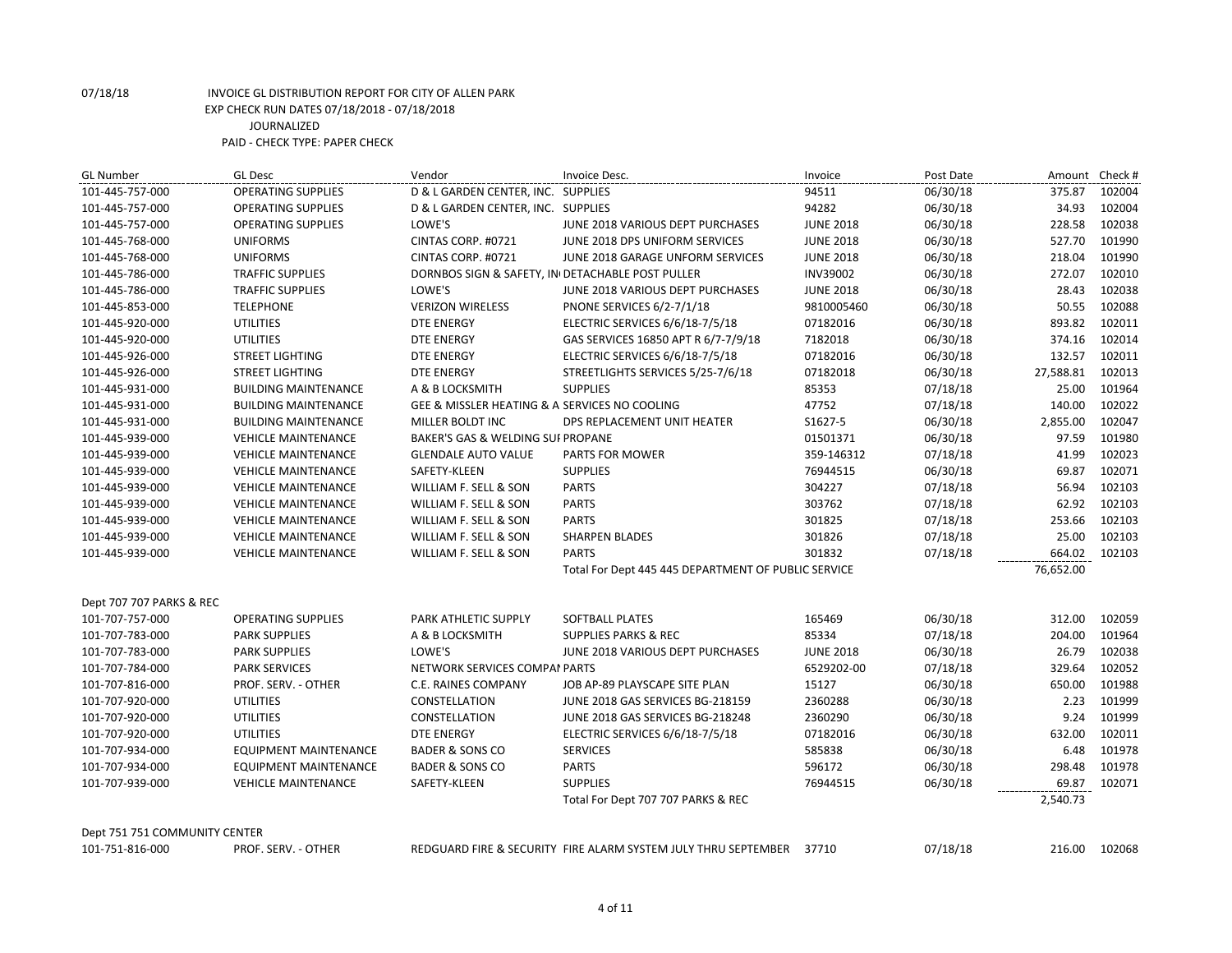| <b>GL Number</b>                       | <b>GL Desc</b>                                                                    | Vendor                                         | Invoice Desc.                                                                | Invoice          | Post Date | Amount     | Check # |
|----------------------------------------|-----------------------------------------------------------------------------------|------------------------------------------------|------------------------------------------------------------------------------|------------------|-----------|------------|---------|
| 101-751-816-000                        | PROF. SERV. - OTHER                                                               |                                                | REDGUARD FIRE & SECURITY BURGLAR ALARM MONITORING JULY-SEPT 201 37711        |                  | 07/18/18  | 177.00     | 102068  |
| 101-751-853-000                        | <b>TELEPHONE</b>                                                                  | <b>VERIZON WIRELESS</b>                        | <b>PNONE SERVICES 6/2-7/1/18</b>                                             | 9810005460       | 06/30/18  | 78.91      | 102088  |
| 101-751-920-000                        | <b>UTILITIES</b>                                                                  | <b>ALLEN PARK WATER</b>                        | WATER BILLING SERVICES 5/1-6/1/18                                            | 401WH15800       | 06/30/18  | 827.25     | 101973  |
| 101-751-920-000                        | <b>UTILITIES</b>                                                                  | <b>CONSTELLATION</b>                           | JUNE 2018 GAS SERVICES BG-212668                                             | 2360289          | 06/30/18  | 1,832.04   | 101999  |
| 101-751-920-000                        | <b>UTILITIES</b>                                                                  | <b>DTE ENERGY</b>                              | STREETLIGHTS SERVICES 5/25-7/6/18                                            | 07182018         | 06/30/18  | 8,600.70   | 102013  |
| 101-751-931-000                        | <b>BUILDING MAINTENANCE</b>                                                       | NETWORK SERVICES COMPAI PARTS                  |                                                                              | 6529202-00       | 07/18/18  | 63.08      | 102052  |
| 101-751-931-000                        | <b>BUILDING MAINTENANCE</b>                                                       | <b>ORKIN</b>                                   | JUNE 2018 SERVICES                                                           | 171050967        | 06/30/18  | 78.08      | 102057  |
| 101-751-931-000                        | <b>BUILDING MAINTENANCE</b>                                                       | TRENDSET COMMUNICATION IP ADDRESS UPDATES      |                                                                              | 1200             | 06/30/18  | 2,753.84   | 102086  |
| 101-751-934-000                        | <b>EQUIPMENT MAINTENANCE</b>                                                      |                                                | ALL-AMERICAN ARENA PRODI ARENA EQUIPMENT COMM CTR                            | 1491             | 07/18/18  | 381.88     | 101968  |
| 101-751-934-000                        | <b>EQUIPMENT MAINTENANCE</b>                                                      | ARENA SERVICES AND PRODL DASHER BOARD CLEANING |                                                                              | 2976             | 07/18/18  | 583.30     | 101974  |
| 101-751-934-000                        | <b>EQUIPMENT MAINTENANCE</b>                                                      |                                                | C&S ICE RESURFACING SERVICREPLACE WASH WATER PUMP                            | 3540             | 06/30/18  | 477.90     | 101986  |
| 101-751-934-000                        | <b>EQUIPMENT MAINTENANCE</b>                                                      | LOWE'S                                         | JUNE 2018 VARIOUS DEPT PURCHASES                                             | <b>JUNE 2018</b> | 06/30/18  | 450.90     | 102038  |
| 101-751-934-000                        | <b>EQUIPMENT MAINTENANCE</b>                                                      |                                                | SERV-ICE REFRIGERATION, IN SERVICE CALL INSTALL NEW CONDENSER FAN N AP061918 |                  | 06/30/18  | 1,231.24   | 102104  |
| 101-751-934-000                        | <b>EQUIPMENT MAINTENANCE</b>                                                      |                                                | SERV-ICE REFRIGERATION, IN SERVICE CALL ON EAST DEHUMIDIFER                  | AP062018         | 06/30/18  | 2,710.30   | 102104  |
| 101-751-934-000                        | <b>EQUIPMENT MAINTENANCE</b>                                                      |                                                | SERV-ICE REFRIGERATION, IN SERVICES CALL AC IN RINK NOT WORKING              | AP061818         | 06/30/18  | 1,296.00   | 102104  |
|                                        |                                                                                   |                                                | Total For Dept 751 751 COMMUNITY CENTER                                      |                  |           | 21,758.42  |         |
|                                        |                                                                                   |                                                |                                                                              |                  |           |            |         |
| Dept 803 HISTORICAL                    |                                                                                   |                                                |                                                                              |                  |           |            |         |
| 101-803-701-000                        | PERSONNEL SERVICES                                                                | <b>GULLIVER, JERRY</b>                         | ORDINANCE CUTTING 7/6/18 5854 BALFOUR                                        | 070618B          | 07/18/18  | 49.00      | 102024  |
| 101-803-801-001                        | LAWN & SNOW SERVICES                                                              | <b>GULLIVER, JERRY</b>                         | <b>GRASS CUTTING HISTORICAL HOUSE 7/12/18</b>                                | 71218H           | 07/18/18  | 40.00      | 102024  |
| 101-803-801-001                        | LAWN & SNOW SERVICES                                                              | <b>GULLIVER, JERRY</b>                         | HISTORICAL HOUSE GRASS CUTTING 7/1/18                                        | 070118H          | 07/18/18  | 40.00      | 102024  |
| 101-803-920-000                        | <b>UTILITIES</b>                                                                  | CONSTELLATION                                  | JUNE 2018 GAS SERVICES BG-218253                                             | 2360286          | 06/30/18  | 2.23       | 101999  |
| 101-803-920-000                        | <b>UTILITIES</b>                                                                  | DTE ENERGY                                     | ELECTRIC SERVICES 6/6/18-7/5/18                                              | 07182016         | 06/30/18  | 37.91      | 102011  |
| 101-803-985-000                        | CAPITAL OUTLAY                                                                    | <b>KNICK, NANCY</b>                            | REIMBURSEMENT FOR SUPPLIES                                                   | REIMBURSEMENT    | 07/18/18  | 73.26      | 102033  |
|                                        |                                                                                   |                                                | <b>Total For Dept 803 HISTORICAL</b>                                         |                  |           | 242.40     |         |
|                                        |                                                                                   |                                                |                                                                              |                  |           |            |         |
| Dept 864 864 RETIREE/ACTIVE HEALTHCARE |                                                                                   |                                                |                                                                              |                  |           |            |         |
| 101-864-722-100                        | RETIREMENT CONTRIBUTION - DB PNC INSTITUTIONAL INV.-BAF JULY 2018 MONTHLY PENSION |                                                |                                                                              | <b>JULY 2018</b> | 07/18/18  | 7,163.00   | 102064  |
|                                        |                                                                                   |                                                | Total For Dept 864 864 RETIREE/ACTIVE HEALTHCARE                             |                  |           | 7,163.00   |         |
|                                        |                                                                                   |                                                |                                                                              |                  |           |            |         |
|                                        |                                                                                   |                                                | Total For Fund 101 GENERAL FUND                                              |                  |           | 701,582.41 |         |
|                                        |                                                                                   |                                                |                                                                              |                  |           |            |         |
| Fund 202 MAJOR STREET FUND             |                                                                                   |                                                |                                                                              |                  |           |            |         |
| Dept 475 475 TRAFFIC SERVICES          |                                                                                   |                                                |                                                                              |                  |           |            |         |
| 202-475-703-050                        | INTERFUND LABOR/EQUIP - TRAFF WAYNE COUNTY - ACCTS. RECTRAFFIC SIGNAL ENERGY 5/18 |                                                |                                                                              | 1009144          | 06/30/18  | 129.95     | 102096  |
| 202-475-703-050                        | INTERFUND LABOR/EQUIP - TRAFF WAYNE COUNTY - ACCTS. REI TRAFFIC SIGNAL MAINT 6/18 |                                                |                                                                              | 295694           | 06/30/18  | 1,395.15   | 102097  |
|                                        |                                                                                   |                                                | Total For Dept 475 475 TRAFFIC SERVICES                                      |                  |           | 1,525.10   |         |
|                                        |                                                                                   |                                                |                                                                              |                  |           |            |         |
| Dept 479 PRESERVATION - STREETS        |                                                                                   |                                                |                                                                              |                  |           |            |         |
| 202-479-801-215                        | <b>PROF'L SERVICES</b>                                                            | <b>BUCCILLI GROUP, LLC</b>                     | INSPECTION S WOOD 6/11-6/15/18                                               | 2910             | 06/30/18  | 540.00     | 101985  |
| 202-479-801-215                        | PROF'L SERVICES                                                                   | <b>BUCCILLI GROUP, LLC</b>                     | INSPECTION SERVICES S WOOD 6/18/22                                           | 2923             | 06/30/18  | 648.00     | 101985  |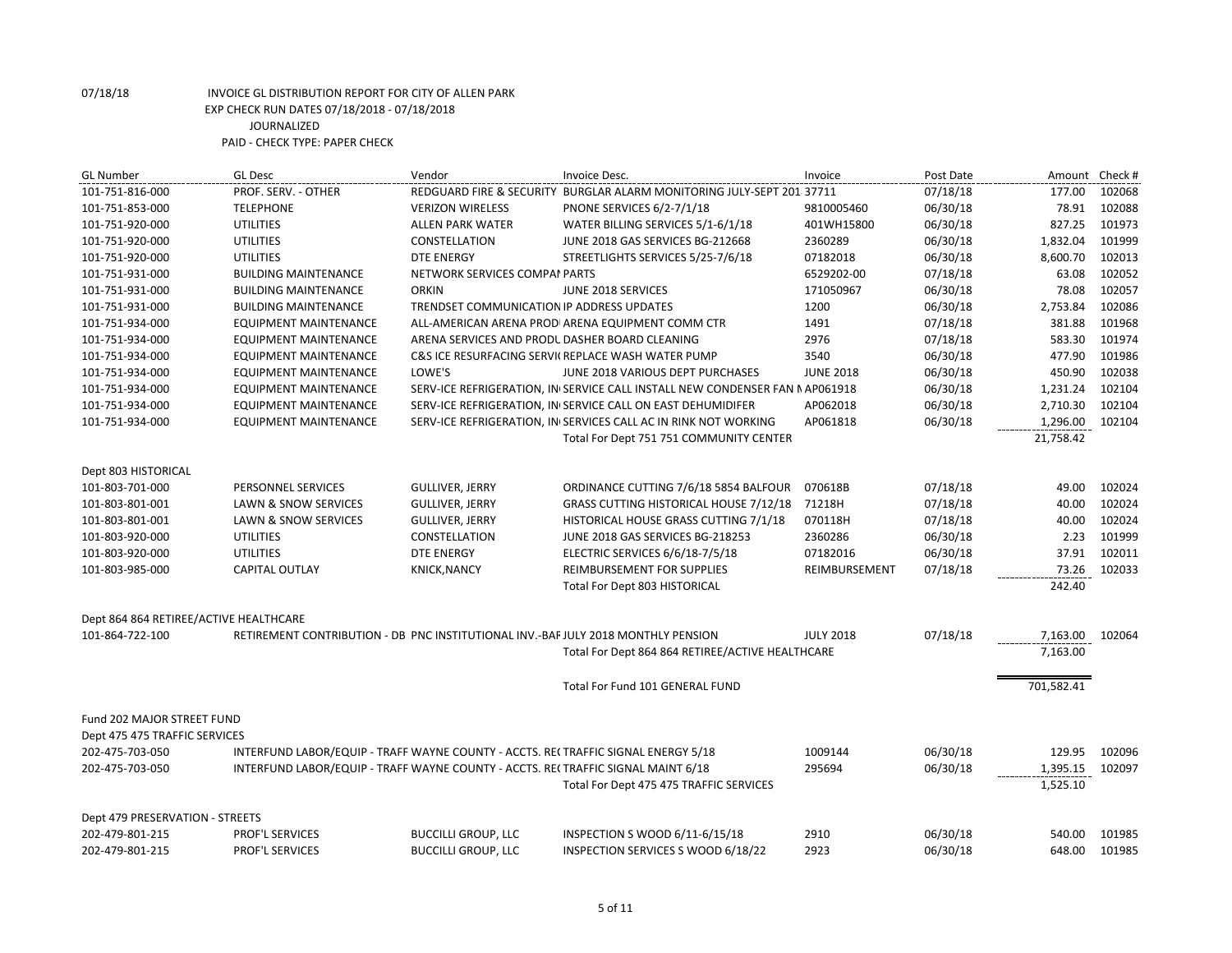| <b>GL Number</b>                                           | <b>GL Desc</b>                                                                    | Vendor                     | Invoice Desc.                                       | Invoice          | Post Date | Amount Check # |        |
|------------------------------------------------------------|-----------------------------------------------------------------------------------|----------------------------|-----------------------------------------------------|------------------|-----------|----------------|--------|
| 202-479-801-215                                            | PROF'L SERVICES                                                                   | <b>BUCCILLI GROUP, LLC</b> | INSEPCTION SERV S WOOD 6/12-6/16/18                 | 2906             | 06/30/18  | 378.00         | 101985 |
| 202-479-801-215                                            | <b>PROF'L SERVICES</b>                                                            | <b>BUCCILLI GROUP, LLC</b> | INSEPCTION SERV S WOOD 6/18-6/22/18                 | 2922             | 06/30/18  | 540.00         | 101985 |
| 202-479-820-000                                            | ENGINEERING                                                                       | C.E. RAINES COMPANY        | JOB AP-63 2018 RD PAVEMENT REPAIRS                  | 15252            | 06/30/18  | 45,801.03      | 101988 |
| 202-479-820-000                                            | ENGINEERING                                                                       | C.E. RAINES COMPANY        | JOB AP-48 ROAD STRIPPING 2017                       | 15206            | 06/30/18  | 864.00         | 101988 |
| 202-479-820-000                                            | ENGINEERING                                                                       | C.E. RAINES COMPANY        | JOB AP-63 2018 RD PAVEMENT REPAIR                   | 15207            | 06/30/18  | 46,100.32      | 101988 |
| 202-479-820-000                                            | ENGINEERING                                                                       | C.E. RAINES COMPANY        | JOB SP-73 2018 UILITY & PAVEMENT REPLACEN 15210     |                  | 06/30/18  | 310.00         | 101988 |
| 202-479-820-000                                            | ENGINEERING                                                                       | C.E. RAINES COMPANY        | <b>2018 ST SECTIONING</b>                           | 15212            | 06/30/18  | 28,851.00      | 101988 |
| 202-479-820-000                                            | <b>ENGINEERING</b>                                                                | <b>C.E. RAINES COMPANY</b> | JOB AP-84 JOINT SEALING PAVEMENT MARKIN(15216       |                  | 06/30/18  | 4,666.72       | 101988 |
|                                                            |                                                                                   |                            | Total For Dept 479 PRESERVATION - STREETS           |                  |           | 128,699.07     |        |
|                                                            |                                                                                   |                            | Total For Fund 202 MAJOR STREET FUND                |                  |           | 130,224.17     |        |
| Fund 203 LOCAL STREET FUND                                 |                                                                                   |                            |                                                     |                  |           |                |        |
| Dept 483 ADMINISTRATION - STREETS                          |                                                                                   |                            |                                                     |                  |           |                |        |
| 203-483-820-000                                            | ENGINEERING                                                                       | <b>BUCCILLI GROUP, LLC</b> | INSPECTION SERV S WOOD 6/18-6/22/18                 | 2925             | 06/30/18  | 702.00         | 101985 |
| 203-483-820-000                                            | <b>ENGINEERING</b>                                                                | C.E. RAINES COMPANY        | JOB AP-26 BRIDGE EVALS & INSPECTIONS                | 15204            | 06/30/18  | 1,200.00       | 101988 |
|                                                            |                                                                                   |                            | Total For Dept 483 ADMINISTRATION - STREETS         |                  |           | 1,902.00       |        |
|                                                            |                                                                                   |                            | Total For Fund 203 LOCAL STREET FUND                |                  |           | 1,902.00       |        |
| Fund 226 RUBBISH FUND                                      |                                                                                   |                            |                                                     |                  |           |                |        |
| Dept 000<br>226-000-677-000                                | <b>MISCELLANEOUS</b>                                                              | JURKO, STEPHEN             | REFUND ON CURBSIDE BULK PICKUP                      | <b>REFUND</b>    | 06/30/18  | 80.00          | 102031 |
|                                                            |                                                                                   |                            | Total For Dept 000                                  |                  |           | 80.00          |        |
|                                                            |                                                                                   |                            |                                                     |                  |           |                |        |
| Dept 450 450 RUBBISH                                       |                                                                                   |                            |                                                     |                  |           |                |        |
| 226-450-817-000                                            | <b>WASTE DISPOSAL</b>                                                             |                            | ADVANCED DISPOSAL SERVIC JULY 2018 RUBBISH SERVICES | V30001581845     | 07/18/18  | 133,186.53     | 101967 |
|                                                            |                                                                                   |                            | Total For Dept 450 450 RUBBISH                      |                  |           | 133,186.53     |        |
|                                                            |                                                                                   |                            | Total For Fund 226 RUBBISH FUND                     |                  |           | 133,266.53     |        |
|                                                            |                                                                                   |                            |                                                     |                  |           |                |        |
| Fund 249 BUILDING FUND<br>Dept 371 371 BUILDING DEPARTMENT |                                                                                   |                            |                                                     |                  |           |                |        |
| 249-371-722-100                                            | RETIREMENT CONTRIBUTION - DB PNC INSTITUTIONAL INV.-BAF JULY 2018 MONTHLY PENSION |                            |                                                     | <b>JULY 2018</b> | 07/18/18  | 5,208.00       | 102064 |
| 249-371-853-000                                            | <b>TELEPHONE</b>                                                                  | <b>VERIZON WIRELESS</b>    | <b>PNONE SERVICES 6/2-7/1/18</b>                    | 9810005460       | 06/30/18  | 128.47         | 102088 |
|                                                            |                                                                                   |                            | Total For Dept 371 371 BUILDING DEPARTMENT          |                  |           | 5,336.47       |        |
|                                                            |                                                                                   |                            |                                                     |                  |           |                |        |
|                                                            |                                                                                   |                            | Total For Fund 249 BUILDING FUND                    |                  |           | 5,336.47       |        |

Fund 250 DDA OPERATING Dept 000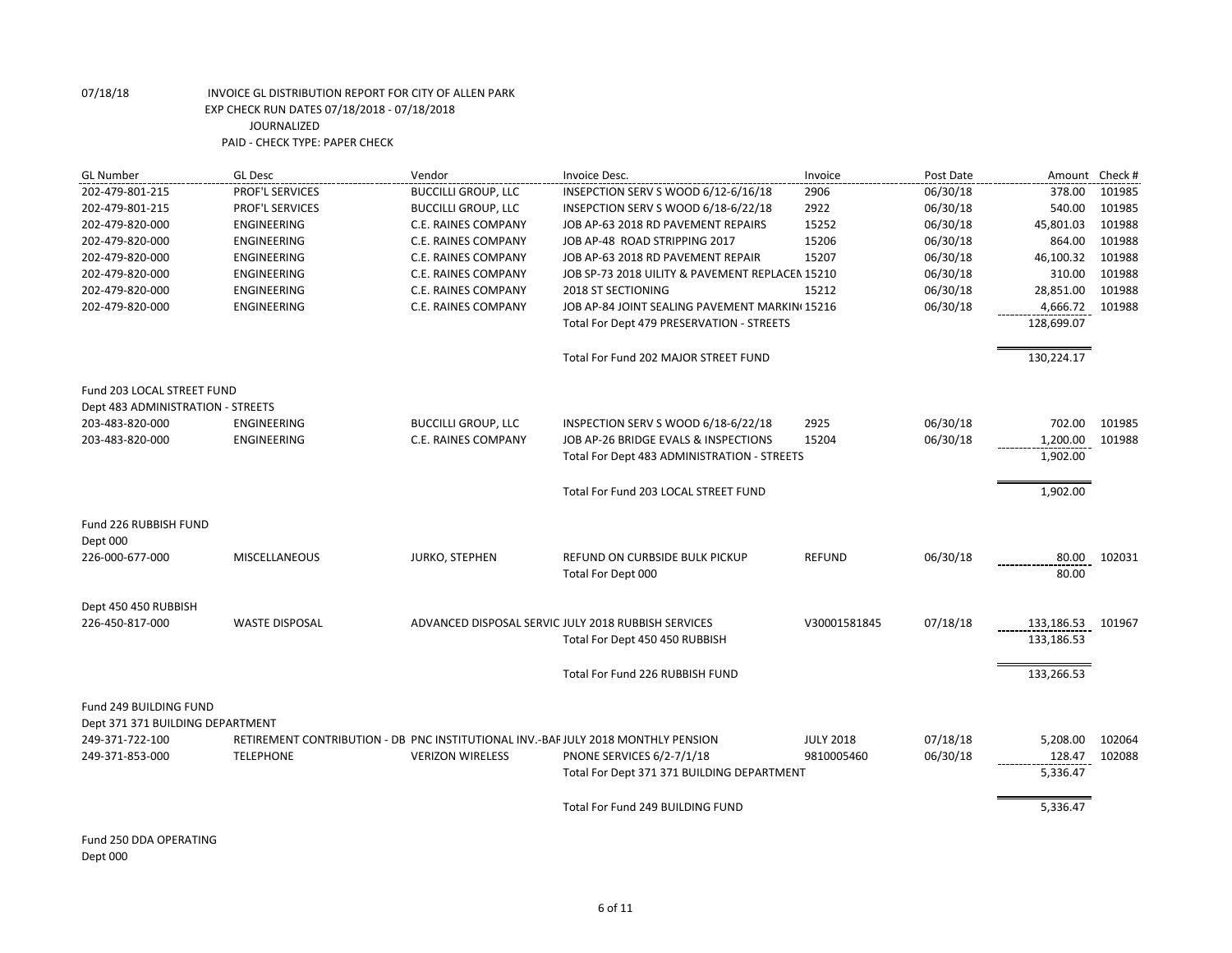| <b>GL Number</b>                 | <b>GL Desc</b>                                   | Vendor                                   | Invoice Desc.                                                                | Invoice       | Post Date | Amount Check # |        |
|----------------------------------|--------------------------------------------------|------------------------------------------|------------------------------------------------------------------------------|---------------|-----------|----------------|--------|
| 250-000-826-000                  | <b>LEGAL SERVICES</b>                            | MILLER & MILLER, P.C.                    | LEGAL SERVICES FOR APRIL 2018                                                | A-05012018    | 06/30/18  | 1,250.00       | 102046 |
| 250-000-826-000                  | <b>LEGAL SERVICES</b>                            | MILLER & MILLER, P.C.                    | LEGAL SERVICES FOR MAY 2018                                                  | A-06012018    | 06/30/18  | 1,268.00       | 102046 |
| 250-000-826-000                  | <b>LEGAL SERVICES</b>                            | MILLER & MILLER, P.C.                    | LEGAL SERVICES JUNE 2018                                                     | A-7012018     | 06/30/18  | 1,250.00       | 102046 |
| 250-000-931-000                  | <b>BUILDING MAINTENANCE</b>                      | <b>HADDIX ELECTRIC</b>                   | JULY 2018 LIGHT CHECK                                                        | 9201          | 07/18/18  | 2,085.00       | 102025 |
| 250-000-931-000                  | <b>BUILDING MAINTENANCE</b>                      |                                          | SOUTHERN MICHIGAN INFOR COMPUTER SERVICES 15012 FIREWALL                     | 3361          | 06/30/18  | 200.00         | 102077 |
| 250-000-960-000                  | MARKETING/PROMOTIONS                             |                                          | BRENDEL'S SEPTIC TANK SER\ PORTABLE TOILET RENTAL 6/20/18-6/25/18            | 150155        | 06/30/18  | 200.00         | 101984 |
| 250-000-960-000                  | MARKETING/PROMOTIONS                             | WEST BEND MUTUAL INSURA LIQUOR SALE BOND |                                                                              | NLQ2388786    | 06/30/18  | 50.00          | 102099 |
| 250-000-962-000                  | MISCELLANEOUS                                    |                                          | ALLEN PARK DOWNTOWN DE PETTY CASH REIMBURSEMENT                              | PETTY CASH    | 07/19/18  | 1,172.74       | 101972 |
| 250-000-962-000                  | <b>MISCELLANEOUS</b>                             | <b>CITY OF ALLEN PARK</b>                | DPS PROCESSING REPAIRS FOR DDA OFFICE 6/1 DDA REPAIRS                        |               | 06/30/18  | 7,430.70       | 101997 |
| 250-000-975-000                  | <b>DESIGN COMMITTEE</b>                          |                                          | FRANK STANKIEWICZ DDS PC FACADE IMRPOVEMENT PROG 7740 ALLEN RD 7740 ALLEN RD |               | 07/18/18  | 4,760.00       | 102021 |
| 250-000-975-000                  | <b>DESIGN COMMITTEE</b>                          | THE VISIONARY INC                        | FACADE IMPROVEMENT PROG 7333 ALLEN RD 7333 ALLEN RD                          |               | 07/18/18  | 1,124.10       | 102091 |
|                                  |                                                  |                                          | Total For Dept 000                                                           |               |           | 20,790.54      |        |
|                                  |                                                  |                                          | Total For Fund 250 DDA OPERATING                                             |               |           | 20,790.54      |        |
| Fund 266 DRUG FORFEITURE - STATE |                                                  |                                          |                                                                              |               |           |                |        |
| Dept 000                         |                                                  |                                          |                                                                              |               |           |                |        |
| 266-000-657-000                  | FORFEITED MONIES-STATE&LOCAL RECOIL FIREARMS INC |                                          | REMINGTON UMC 9MM POLICE DEPT                                                | 050249        | 07/18/18  | 97.90          | 102067 |
| 266-000-657-000                  | FORFEITED MONIES-STATE&LOCAI TAYLOR, CITY OF     |                                          | GUN RANGE RENTAL 5/22/18-6/7/18                                              | INV0010034    | 06/30/18  | 1,200.00       | 102081 |
| 266-000-657-000                  | FORFEITED MONIES-STATE&LOCAL WEST SHORE SERVICES |                                          | SOFTWARE UPGRADE POLICE DEPT                                                 | 25232         | 07/18/18  | 4,397.00       | 102100 |
| 266-000-757-000                  | <b>OPERATING SUPPLIES</b>                        |                                          | KIESLERS POLICE SUPPLY INC TRAINING AMMO POLICE DEPT                         | 0868734       | 06/30/18  | 904.26         | 102032 |
| 266-000-757-000                  | <b>OPERATING SUPPLIES</b>                        | MICHIGAN AMMO CO.                        | TRAINING AMMUNITION POLICE DEPT                                              | 672           | 06/30/18  | 295.00         | 102040 |
| 266-000-939-000                  | <b>VEHICLE MAINTENANCE</b>                       | SAFETY-KLEEN                             | <b>SUPPLIES</b>                                                              | 76944515      | 06/30/18  | 69.87          | 102071 |
| 266-000-984-000                  | COMPUTER EQUIPMENT/SOFTWA THOMSON REUTERS-WEST   |                                          | POLICE SERVICES 6/1/18-6/30/18                                               | 838467341     | 06/30/18  | 178.50         | 102085 |
|                                  |                                                  |                                          | Total For Dept 000                                                           |               |           | 7,142.53       |        |
|                                  |                                                  |                                          | Total For Fund 266 DRUG FORFEITURE - STATE                                   |               |           | 7,142.53       |        |
| Fund 271 LIBRARY                 |                                                  |                                          |                                                                              |               |           |                |        |
| Dept 000                         |                                                  |                                          |                                                                              |               |           |                |        |
| 271-000-728-000                  | <b>OFFICE SUPPLIES</b>                           |                                          | SOUTHERN MICHIGAN INFOR COMPUTER SERVICES 6/13-6/21/18 14025,150 3360        |               | 06/30/18  | 320.00         | 102077 |
| 271-000-757-000                  | <b>OPERATING SUPPLIES</b>                        |                                          | ABSOLUTELY BAFFLING MAGI SUMMER READING JULY 20.2018                         | 829567        | 07/18/18  | 475.00         | 101965 |
| 271-000-757-000                  | <b>OPERATING SUPPLIES</b>                        | <b>BALL, MATTHEW</b>                     | SUMMER READING PROG JULY 17,2018                                             | 915           | 07/18/18  | 300.00         | 101981 |
| 271-000-757-000                  | <b>OPERATING SUPPLIES</b>                        | MEYER, MARC                              | 2018 SUMMER READING PROG 7/28/18                                             | CHOO CHOO EXP | 07/18/18  | 200.00         | 102039 |
| 271-000-757-000                  | <b>OPERATING SUPPLIES</b>                        | SINNOTT CORPORATION                      | SUMMER READING JULY 31,2018                                                  | 7312018       | 07/18/18  | 450.00         | 102053 |
| 271-000-757-000                  | <b>OPERATING SUPPLIES</b>                        | PIPER, LEE                               | SUMMER READING JULY 10,2018                                                  | 7102018       | 07/18/18  | 200.00         | 102062 |
| 271-000-757-000                  | <b>OPERATING SUPPLIES</b>                        | SWINEHART, BRANDI                        | GIFT CARDS FOR SUMMER READING                                                | REIMBURSEMENT | 07/18/18  | 550.00         | 102080 |
| 271-000-827-000                  | <b>LIBRARY SERVICES</b>                          | <b>MIDWEST TAPE</b>                      | <b>HOOPIA DIGITAL FOR LIBRARY</b>                                            | 96235463      | 06/30/18  | 599.83         | 102045 |
| 271-000-827-000                  | <b>LIBRARY SERVICES</b>                          | SWINEHART, BRANDI                        | ADOBE ACROBAT PRO                                                            | NEWECGCOM     | 07/18/18  | 118.00         | 102080 |
| 271-000-827-000                  | <b>LIBRARY SERVICES</b>                          | THE LIBRARY NETWORK                      | SUBSCRIPTION RENEWAL 7/1/18-9/30/18                                          | 61475         | 07/18/18  | 338.17         | 102083 |
| 271-000-827-000                  | <b>LIBRARY SERVICES</b>                          | THE LIBRARY NETWORK                      | <b>BARCODES FOR LIBRARY</b>                                                  | 61436         | 06/30/18  | 112.00         | 102083 |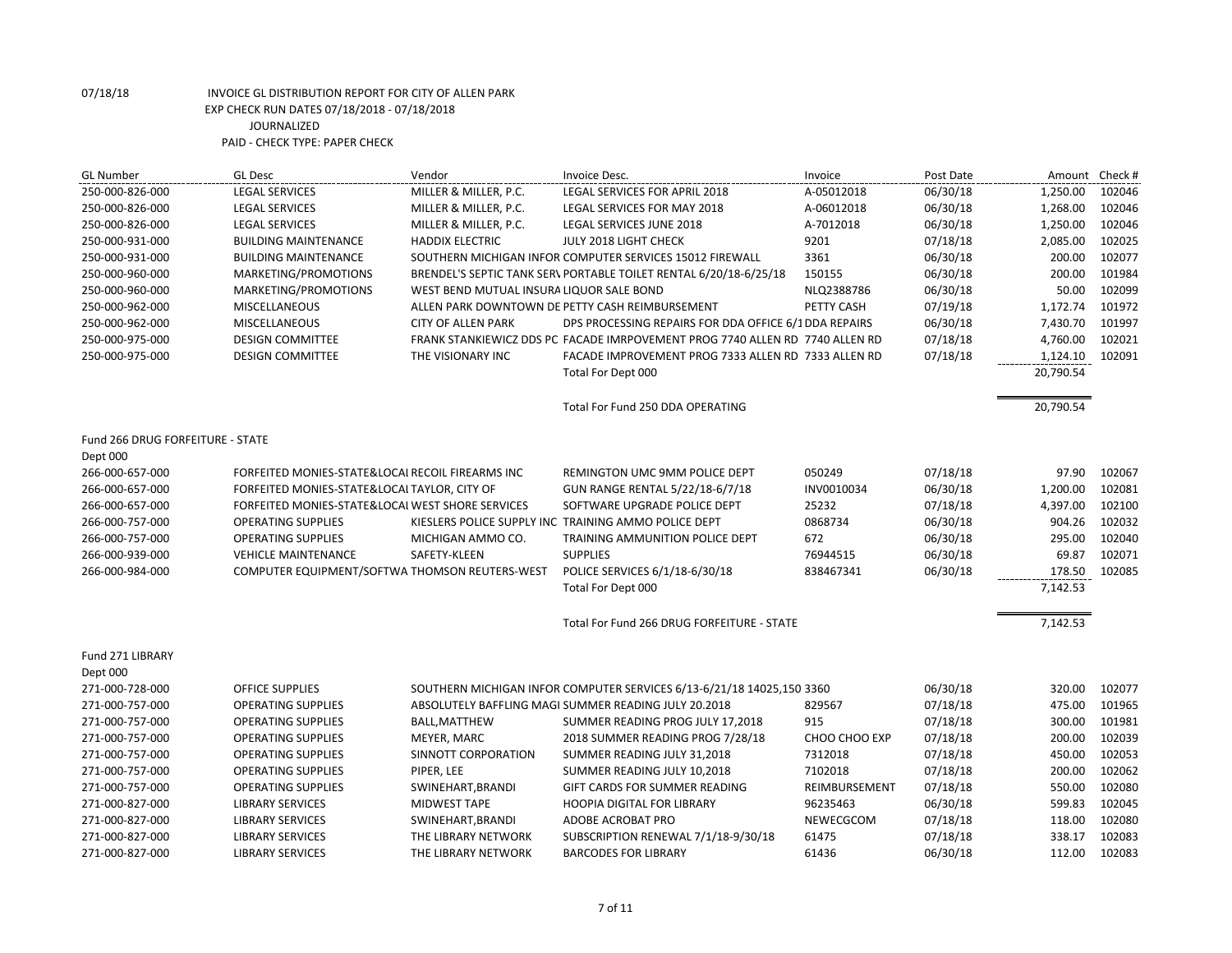| <b>GL Number</b>              | <b>GL Desc</b>                                     | Vendor                        | Invoice Desc.                                                             | Invoice              | Post Date | Amount Check #       |        |
|-------------------------------|----------------------------------------------------|-------------------------------|---------------------------------------------------------------------------|----------------------|-----------|----------------------|--------|
| 271-000-828-000               | <b>MATERIALS</b>                                   | <b>STEINWAY INC</b>           | <b>CD FOR LIBRARY</b>                                                     | 37654                | 06/30/18  | 67.96                | 101975 |
| 271-000-828-000               | <b>MATERIALS</b>                                   | <b>BAKER &amp; TAYLOR</b>     | <b>MATERIALS FOR LIBRARY</b>                                              | 2033815333           | 06/30/18  | 58.11                | 101979 |
| 271-000-828-000               | <b>MATERIALS</b>                                   | <b>BLACKSTONE PUBLISHING</b>  | AUDIOBOOKS FOR LIBRARY                                                    | 100078760            | 06/30/18  | 31.79                | 101982 |
| 271-000-920-000               | <b>UTILITIES</b>                                   | <b>DTE ENERGY</b>             | ELECTRIC SERVICES 6/6/18-7/5/18                                           | 07182016             | 06/30/18  | 1,494.19             | 102011 |
| 271-000-931-000               | <b>BUILDING MAINTENANCE</b>                        |                               | COVERALL NORTH AMERICA COMMERCIAL CLEANING FOR LIBRARY CLEANIN 1340253205 |                      | 07/18/18  | 835.00               | 102002 |
|                               |                                                    |                               | Total For Dept 000                                                        |                      |           | 6,150.05             |        |
|                               |                                                    |                               | Total For Fund 271 LIBRARY                                                |                      |           | 6,150.05             |        |
| Fund 401 CAPITAL PROJECT FUND |                                                    |                               |                                                                           |                      |           |                      |        |
| Dept 000                      |                                                    |                               |                                                                           |                      |           |                      |        |
| 401-000-987-300               | <b>CONST-CITY HALL</b>                             | <b>JS VIG CONSTRUCTION CO</b> | CITY HALL CONSTRUCTION DRAW #10                                           | 1652-10              | 06/30/18  | 82,559.27            | 102030 |
| 401-000-987-300               | <b>CONST-CITY HALL</b>                             | MICA TEC                      | MILL WORK SERVICES PMT #4                                                 | 1652-10              | 06/30/18  | 31,964.80            | 102041 |
| 401-000-987-300               | <b>CONST-CITY HALL</b>                             |                               | SOUTHERN MICHIGAN INFOR COMPUTER SERVICES 5/13-6/7                        | 3343                 | 06/30/18  | 7,460.00             | 102077 |
|                               |                                                    |                               | Total For Dept 000                                                        |                      |           | 121,984.07           |        |
|                               |                                                    |                               | Total For Fund 401 CAPITAL PROJECT FUND                                   |                      |           | 121,984.07           |        |
| Fund 592 WATER & SEWER        |                                                    |                               |                                                                           |                      |           |                      |        |
| Dept 000                      |                                                    |                               |                                                                           |                      |           |                      |        |
| 592-000-461-000               | <b>WATER SALES</b>                                 | <b>ALLEN PARK WATER</b>       | REFUND ON MISAPPLIED PMT TO 14742 CICOT REFUND                            |                      | 06/30/18  | 120.75               | 101973 |
| 592-000-461-000               | <b>WATER SALES</b>                                 |                               | CORBY ENERGY SERVICES INC REFUND FOR UNUSED WATER HYDRANT PERM REFUND     |                      | 06/30/18  | 2,827.60             | 102001 |
| 592-000-461-000               | <b>WATER SALES</b>                                 | <b>FLORENCE CEMENT CO</b>     | REFUND FOR UNUSED WATER HYDRANT PERM REFUND                               |                      | 06/30/18  | 2,734.54             | 102019 |
|                               |                                                    |                               | Total For Dept 000                                                        |                      |           | 5,682.89             |        |
| Dept 600 WATER                |                                                    |                               |                                                                           |                      |           |                      |        |
| 592-600-745-400               | <b>METER MAINTENANCE</b>                           | ETNA SUPPLY COMPANY           | <b>PARTS</b>                                                              | \$102693255.001      | 07/18/18  | 1,040.00             | 102018 |
| 592-600-745-400               | <b>METER MAINTENANCE</b>                           | ETNA SUPPLY COMPANY           | <b>PARTS</b>                                                              | S102692172.001       | 07/18/18  | 1,040.00             | 102018 |
| 592-600-745-400               | <b>METER MAINTENANCE</b>                           | ETNA SUPPLY COMPANY           | <b>PARTS</b>                                                              | \$102683281.001      | 06/30/18  | 1,040.00             | 102018 |
| 592-600-745-400               | <b>METER MAINTENANCE</b>                           | ETNA SUPPLY COMPANY           | SENSUS FLEXNET MNT ONE YEAR                                               | S101122347.013       | 07/18/18  | 3,500.00             | 102018 |
| 592-600-873-000               | <b>MAIN MAINTENANCE</b>                            | <b>LOUIS ORLEANS</b>          | SOD REPAIR FROM WATER MAIN BREAKS                                         | 18-6144              | 06/30/18  | 2,100.00             | 102037 |
| 592-600-873-000               | <b>MAIN MAINTENANCE</b>                            | <b>LOUIS ORLEANS</b>          | SOD REPAIR DOR WATER MAIN BREAKS VARIOL 18-6130                           |                      | 06/30/18  | 2,550.00             | 102037 |
| 592-600-873-200               | WC ALLIANCE OF DR WATERSHEDS WAYNE COUNTY          |                               | JUL-SEPT 2018 ECPAD O&M ASSESSMENT GOD 295623                             |                      | 07/18/18  | 966.67               | 102095 |
| 592-600-926-050               | PURCHASED WATER                                    |                               | GREAT LAKES WATER AUTHO JUNE 2018 WHOLESALE WATER USAGE                   | <b>JUNEWHOLESALE</b> | 06/30/18  | 192,198.02           | 102009 |
| 592-600-985-000               | CAPITAL OUTLAY                                     | LOWE'S                        | JUNE 2018 VARIOUS DEPT PURCHASES<br><b>Total For Dept 600 WATER</b>       | <b>JUNE 2018</b>     | 06/30/18  | 551.06<br>204,985.75 | 102038 |
|                               |                                                    |                               |                                                                           |                      |           |                      |        |
| Dept 601 601 SEWER            |                                                    |                               |                                                                           |                      |           |                      |        |
| 592-601-678-005               | RUBBLE REMOVAL                                     | <b>CITY OF MOUNT CLEMENS</b>  | VACTOR DUMP JUNE 2018                                                     | 12584                | 06/30/18  | 734.00               | 101992 |
| 592-601-712-000               | CLOTHING, CLEANING & TECH SKILI CINTAS CORP. #0721 |                               | JUNE 2018 WATER DEPT UNIFORM SERVICE                                      | <b>JUNE 2018</b>     | 06/30/18  | 226.56               | 101990 |
| 592-601-757-000               | <b>OPERATING SUPPLIES</b>                          | <b>SMART BILL</b>             | JULY 1, 2018 SUPPLIES AND SERVICES WATER B 32943-S                        |                      | 07/18/18  | 1,893.44             | 102076 |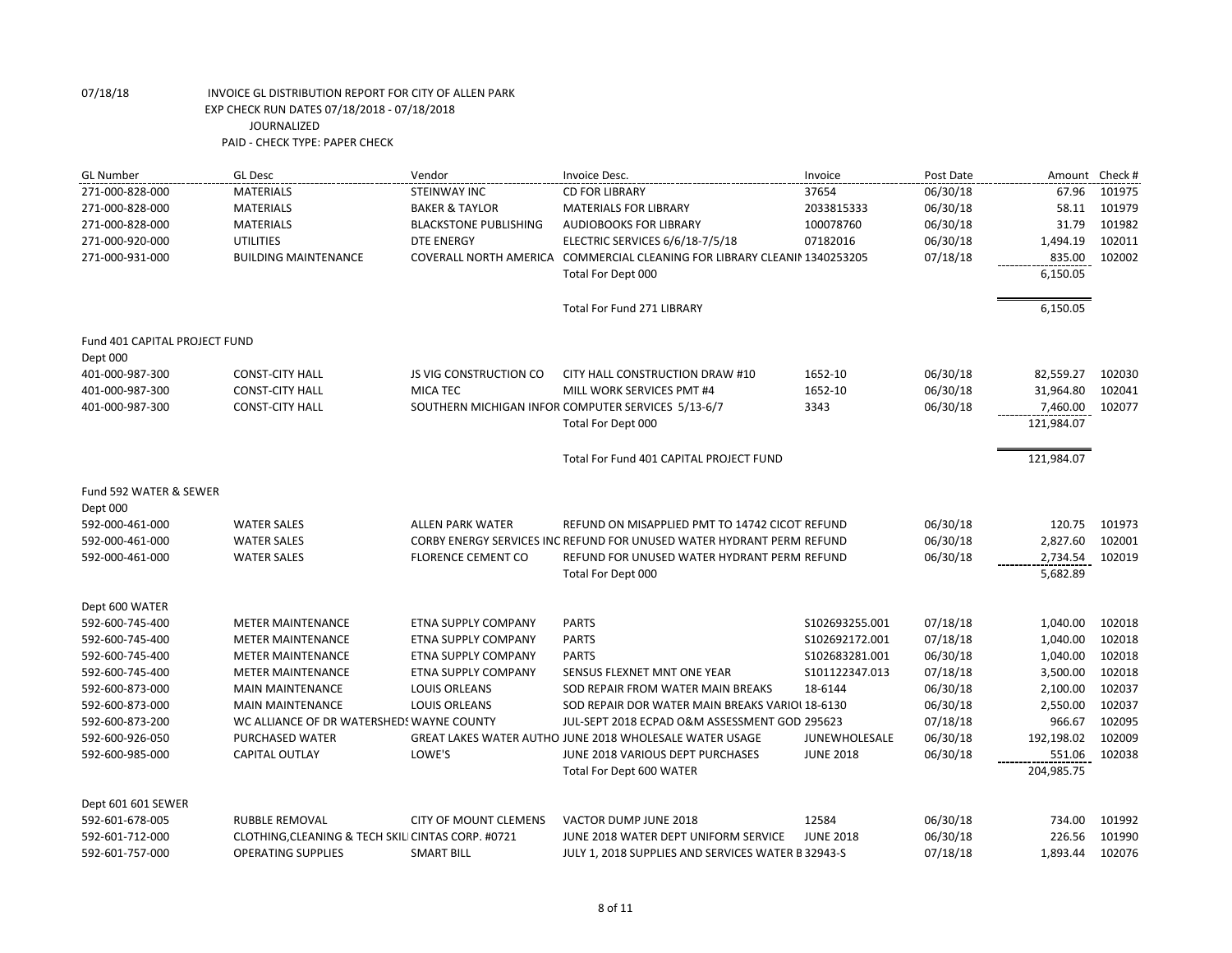| <b>GL Number</b>             | <b>GL Desc</b>                                                                    | Vendor                                 | Invoice Desc.                                                                  | Invoice              | Post Date | Amount Check # |        |
|------------------------------|-----------------------------------------------------------------------------------|----------------------------------------|--------------------------------------------------------------------------------|----------------------|-----------|----------------|--------|
| 592-601-907-300              | <b>EXCESS FLOW- WAYNE COUNTY</b>                                                  | <b>WAYNE COUNTY</b>                    | ADJUSTEMENT FIXED EXCESS FLOW CREDIT 10, 4367                                  |                      | 06/30/18  | (10, 857.00)   | 102093 |
| 592-601-907-300              | <b>EXCESS FLOW- WAYNE COUNTY</b>                                                  | <b>WAYNE COUNTY</b>                    | JULY 2018 FIXED EXCESS                                                         | 295582               | 07/18/18  | 56,107.00      | 102093 |
| 592-601-920-000              | <b>UTILITIES</b>                                                                  | <b>DTE ENERGY</b>                      | ELECTRIC SERVICES 6/6/18-7/5/18                                                | 07182016             | 06/30/18  | 1,374.80       | 102011 |
| 592-601-921-000              | <b>OFFICE SUPPLIES</b>                                                            |                                        | SOUTHERN MICHIGAN INFOR COMPUTER SERVICES WATER DEPT                           | 3344                 | 06/30/18  | 40.00          | 102077 |
| 592-601-921-000              | OFFICE SUPPLIES                                                                   |                                        | SOUTHERN MICHIGAN INFOR COMPUTER SERVICES WATER & DPS                          | 3362                 | 06/30/18  | 240.00         | 102077 |
| 592-601-921-000              | OFFICE SUPPLIES                                                                   |                                        | SOUTHERN MICHIGAN INFOR COMPUTER SERVICES 6/13-6/21/18 14025,150 3360          |                      | 06/30/18  | 160.00         | 102077 |
| 592-601-927-050              | SEWAGE DISPOSAL-GLWA                                                              |                                        | <b>GREAT LAKES WATER AUTHO JUNE 2018 SEWAGE CHARGES</b>                        | JUNESEWAGE           | 06/30/18  | 64,300.00      | 102007 |
| 592-601-927-100              | DETROIT POLLUTANTS                                                                |                                        | GREAT LAKES WATER AUTHO JUNE 2018 POLLUTANT SURCHARGE                          | <b>JUNEPOLLUTANT</b> | 06/30/18  | 1,553.86       | 102008 |
| 592-601-930-000              | SEWER MAINTENANCE                                                                 | D & L GARDEN CENTER, INC. TOP SOIL     |                                                                                | 84520                | 07/18/18  | 28.00          | 102004 |
| 592-601-939-100              | <b>VEHICLE MAINTENANCE</b>                                                        | MICHIGAN CAT                           | <b>PARTS</b>                                                                   | PD8857501            | 07/18/18  | 216.42         | 102042 |
| 592-601-939-100              | <b>VEHICLE MAINTENANCE</b>                                                        | SAFETY-KLEEN                           | <b>SUPPLIES</b>                                                                | 76944515             | 06/30/18  | 69.90          | 102071 |
| 592-601-939-100              | <b>VEHICLE MAINTENANCE</b>                                                        |                                        | TREDROC TIRE ALLEN PARK 7: PARTS SHORT PAYMENT ON CK 101812 SEE SY: 7360031841 |                      | 06/30/18  | 17.68          | 102087 |
| 592-601-939-100              | <b>VEHICLE MAINTENANCE</b>                                                        | WILLIAM F. SELL & SON                  | <b>WATER PUMP</b>                                                              | 303161               | 07/18/18  | 399.00         | 102103 |
| 592-601-951-000              | <b>ENGINEERING CONSULTANTS</b>                                                    | C.E. RAINES COMPANY                    | JOB AP-01 GENERAL PROJECTS                                                     | 15200                | 06/30/18  | 300.00         | 101988 |
| 592-601-962-000              | <b>MISCELLANEOUS</b>                                                              | <b>CITYWORKS</b>                       | RENEWAL PERIOD 8/10/18-8/9/19                                                  | 14842                | 07/18/18  | 28,750.00      | 101994 |
| 592-601-962-000              | <b>MISCELLANEOUS</b>                                                              |                                        | ENVIRONMENTAL SYS RESEAI ARCGIS ONE LINE LEVEL 2 TERN LISC 8/7/18-8/(93487253  |                      | 07/18/18  | 2,500.00       | 102016 |
| 592-601-986-000              | CAPITAL OUTLAY-SEWERS                                                             | LIQUI-FORCE SERVICES USA 2017-2018 SAW |                                                                                | 600810-06            | 07/18/18  | 22,451.00      | 102036 |
|                              |                                                                                   |                                        | Total For Dept 601 601 SEWER                                                   |                      |           | 170,504.66     |        |
| Dept 603 603 BASIN           |                                                                                   |                                        |                                                                                |                      |           |                |        |
| 592-603-853-000              | <b>TELEPHONE</b>                                                                  | <b>VERIZON WIRELESS</b>                | <b>PNONE SERVICES 6/2-7/1/18</b>                                               | 9810005460           | 06/30/18  | 1,490.97       | 102088 |
| 592-603-920-000              | <b>UTILITIES</b>                                                                  | CONSTELLATION                          | MAY 2018 GAS SERVICES BG-218252                                                | 2353838              | 06/30/18  | 0.00           | 101999 |
| 592-603-920-000              | <b>UTILITIES</b>                                                                  | CONSTELLATION                          | MAY 2018 GAS SERVICES BG-218251                                                | 2353847              | 06/30/18  | 0.00           | 101999 |
| 592-603-920-000              | <b>UTILITIES</b>                                                                  | <b>DTE ENERGY</b>                      | ELECTRIC SERVICES 6/6/18-7/5/18                                                | 07182016             | 06/30/18  | 4,650.52       | 102011 |
| 592-603-934-000              | <b>EQUIPMENT MAINTENANCE</b>                                                      |                                        | CUMMINS BRIDGEWAY, LLC. REPAIR GENERATOR AT TUNNEL PUMP STN                    | 006-68577            | 06/30/18  | 339.50         | 102003 |
| 592-603-939-000              | <b>VEHICLE MAINTENANCE</b>                                                        | THE SAFETY COMPANY LLC                 | <b>PARTS</b>                                                                   | IN182644             | 06/30/18  | 5,377.38       | 102049 |
|                              |                                                                                   |                                        | Total For Dept 603 603 BASIN                                                   |                      |           | 11,858.37      |        |
| Dept 604 ADMINISTRATION/DEBT |                                                                                   |                                        |                                                                                |                      |           |                |        |
| 592-604-722-100              | RETIREMENT CONTRIBUTION - DB PNC INSTITUTIONAL INV.-BAF JULY 2018 MONTHLY PENSION |                                        |                                                                                | <b>JULY 2018</b>     | 07/18/18  | 6,379.00       | 102064 |
| 592-604-820-000              | <b>ENGINEERING</b>                                                                | <b>BUCCILLI GROUP, LLC</b>             | INSPECTION SERV S WOOD 6/13-6/15                                               | 2908                 | 06/30/18  | 324.00         | 101985 |
| 592-604-820-000              | <b>ENGINEERING</b>                                                                | <b>BUCCILLI GROUP, LLC</b>             | INSPECTION S WOOD 6/18-6/22/18                                                 | 2924                 | 06/30/18  | 540.00         | 101985 |
| 592-604-820-000              | ENGINEERING                                                                       | C.E. RAINES COMPANY                    | JOB AP-63W 2018 WATER MAIN REPAIRS                                             | 15251                | 06/30/18  | 9,522.97       | 101988 |
| 592-604-820-000              | <b>ENGINEERING</b>                                                                | C.E. RAINES COMPANY                    | JOB AP-81 SANITARY SEWER EVALUATION                                            | 15215                | 06/30/18  | 225.00         | 101988 |
| 592-604-820-000              | <b>ENGINEERING</b>                                                                | C.E. RAINES COMPANY                    | JOB AP-17 NPDES MS4 PERMIT                                                     | 15202                | 06/30/18  | 6,600.00       | 101988 |
| 592-604-820-000              | ENGINEERING                                                                       | C.E. RAINES COMPANY                    | JOB AP-24 2018 WATER MAIN REPLACEMENT 15203                                    |                      | 06/30/18  | 100.00         | 101988 |
| 592-604-820-000              | <b>ENGINEERING</b>                                                                | C.E. RAINES COMPANY                    | JOB AP-63W 2018 WATER MAIN REPAIRS                                             | 15208                | 06/30/18  | 1,844.00       | 101988 |
| 592-604-944-000              | CONSENT JUDGEMENT EXPENSE                                                         | <b>WAYNE COUNTY</b>                    | 2019 JUDGEMENT LEVI                                                            | 294611               | 07/18/18  | 760,745.67     | 102094 |
|                              |                                                                                   |                                        | Total For Dept 604 ADMINISTRATION/DEBT                                         |                      |           | 786,280.64     |        |
|                              |                                                                                   |                                        | Total For Fund 592 WATER & SEWER                                               |                      |           | 1,179,312.31   |        |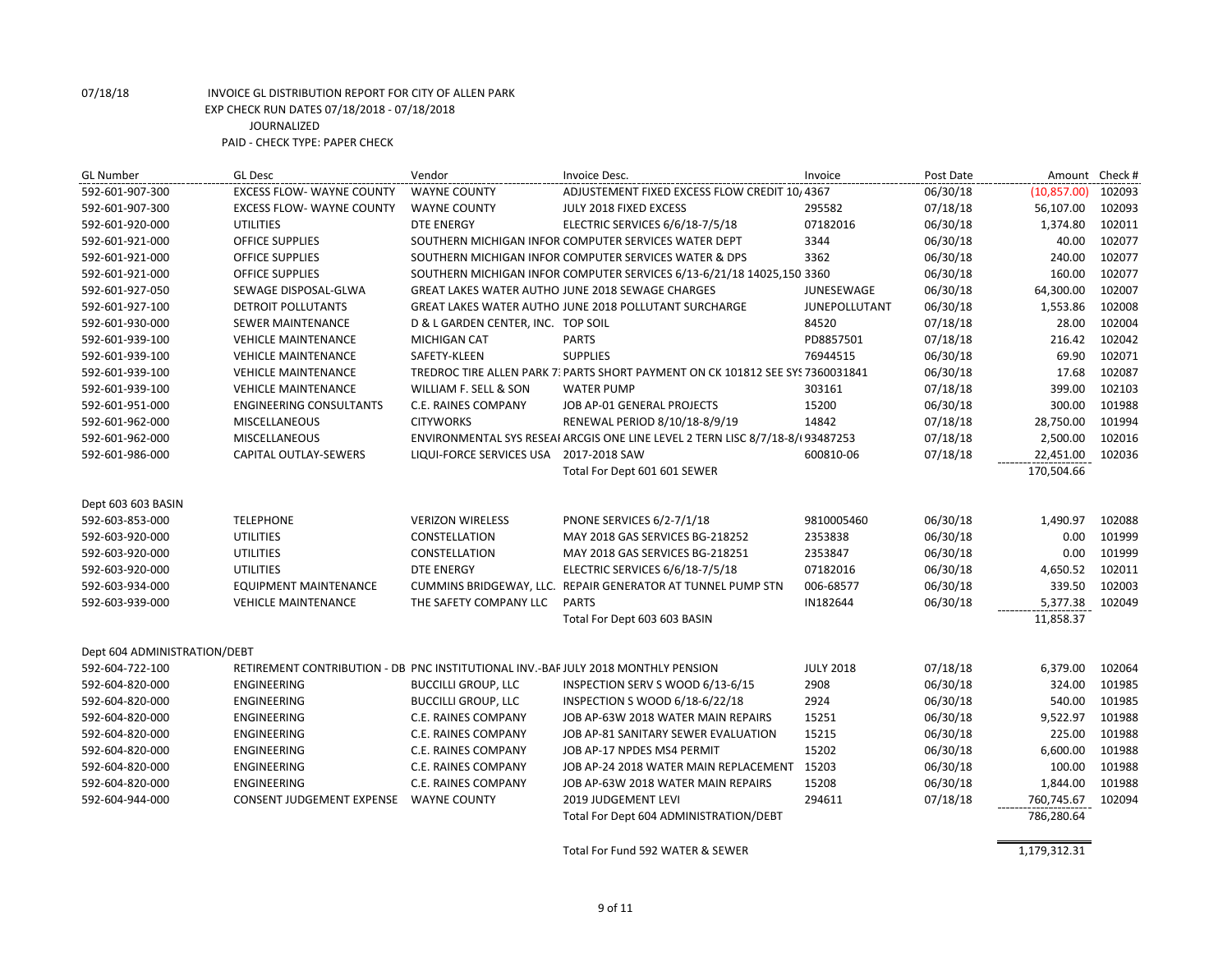| <b>GL Number</b>                                 | <b>GL Desc</b>            | Vendor               | Invoice Desc.                                                                         | Invoice    | Post Date | Amount Check # |        |
|--------------------------------------------------|---------------------------|----------------------|---------------------------------------------------------------------------------------|------------|-----------|----------------|--------|
| Fund 593 SOUTHFIELD LEASE PROPERTIES<br>Dept 000 |                           |                      |                                                                                       |            |           |                |        |
| 593-000-962-000                                  | <b>MISCELLANEOUS</b>      |                      | ALLEN PARK IND LIMITED PAF SETTLEMENT OF ALL CLAIMS WITH TIME EQUIT 16630 SOUTHFIEILD |            | 06/30/18  | 99,546.06      | 101970 |
|                                                  |                           |                      | Total For Dept 000                                                                    |            |           | 99,546.06      |        |
|                                                  |                           |                      | Total For Fund 593 SOUTHFIELD LEASE PROPERTIES                                        |            |           | 99,546.06      |        |
| Fund 701 TRUST AND AGENCY<br>Dept 000            |                           |                      |                                                                                       |            |           |                |        |
| 701-000-246-500                                  | <b>ENGINEERING ESCROW</b> | C.E. RAINES COMPANY  | JOB AP-01 GENERAL PROJECTS                                                            | 15200      | 06/30/18  | 1,702.00       | 101988 |
| 701-000-249-000                                  | <b>FLOWER BED ESCROW</b>  |                      | PANETTA'S LANDSCAPE SUPP SUPPLIES FOR 24TH DIST COURT                                 | C6658      | 06/30/18  | 45.28          | 102058 |
| 701-000-257-000                                  | MISC BLIGHT DEMO          |                      | WAYNE COUNTY TREASURER PURCHASE PROPERTY FROM WAYNE COUNTY REFUSAL LIST               |            | 07/18/18  | 29,490.16      | 102098 |
|                                                  |                           |                      | Total For Dept 000                                                                    |            |           | 31,237.44      |        |
|                                                  |                           |                      | Total For Fund 701 TRUST AND AGENCY                                                   |            |           | 31,237.44      |        |
| Fund 703 SCHOOL AND COUNTY TAX FUND<br>Dept 000  |                           |                      |                                                                                       |            |           |                |        |
| 703-000-275-000                                  | REFUNDABLE TAXES          | ASHLEY, NAJARIAN     | 2018 Sum Tax Refund 30 007 02 0297 000                                                | 07/17/2018 | 07/18/18  | 158.41         | 1479   |
| 703-000-275-000                                  | <b>REFUNDABLE TAXES</b>   | POTTS, DAVID HENRY   | 2018 Sum Tax Refund 30 028 07 0033 000                                                | 07/17/2018 | 07/18/18  | 749.34         | 1480   |
| 703-000-275-000                                  | <b>REFUNDABLE TAXES</b>   | <b>TURNER, JANET</b> | 2018 Sum Tax Refund 30 014 01 0100 002                                                | 07/17/2018 | 07/18/18  | 295.68         | 1481   |
| 703-000-275-000                                  | <b>REFUNDABLE TAXES</b>   |                      | WILKERSON, GERALD S-STEPI 2018 Sum Tax Refund 30 028 07 0070 002                      | 07/17/2018 | 07/18/18  | 969.09         | 1482   |
|                                                  |                           |                      | Total For Dept 000                                                                    |            |           | 2,172.52       |        |
|                                                  |                           |                      | Total For Fund 703 SCHOOL AND COUNTY TAX FUND                                         |            |           | 2,172.52       |        |
|                                                  |                           | Fund Totals:         |                                                                                       |            |           |                |        |
|                                                  |                           |                      | Fund 101 GENERAL FUND                                                                 |            |           | 701,582.41     |        |
|                                                  |                           |                      | Fund 202 MAJOR STREET FUND                                                            |            |           | 130,224.17     |        |
|                                                  |                           |                      | Fund 203 LOCAL STREET FUND                                                            |            |           | 1,902.00       |        |
|                                                  |                           |                      | Fund 226 RUBBISH FUND                                                                 |            |           | 133,266.53     |        |
|                                                  |                           |                      | Fund 249 BUILDING FUND                                                                |            |           | 5,336.47       |        |
|                                                  |                           |                      | Fund 250 DDA OPERATING                                                                |            |           | 20,790.54      |        |
|                                                  |                           |                      | Fund 266 DRUG FORFEITURE - STATE                                                      |            |           | 7,142.53       |        |
|                                                  |                           |                      | Fund 271 LIBRARY                                                                      |            |           | 6,150.05       |        |
|                                                  |                           |                      | Fund 401 CAPITAL PROJECT FUND                                                         |            |           | 121,984.07     |        |
|                                                  |                           |                      | Fund 592 WATER & SEWER                                                                |            |           | 1,179,312.31   |        |
|                                                  |                           |                      | Fund 593 SOUTHFIELD LEASE PROPERTIES                                                  |            |           | 99,546.06      |        |
|                                                  |                           |                      | Fund 701 TRUST AND AGENCY                                                             |            |           | 31,237.44      |        |